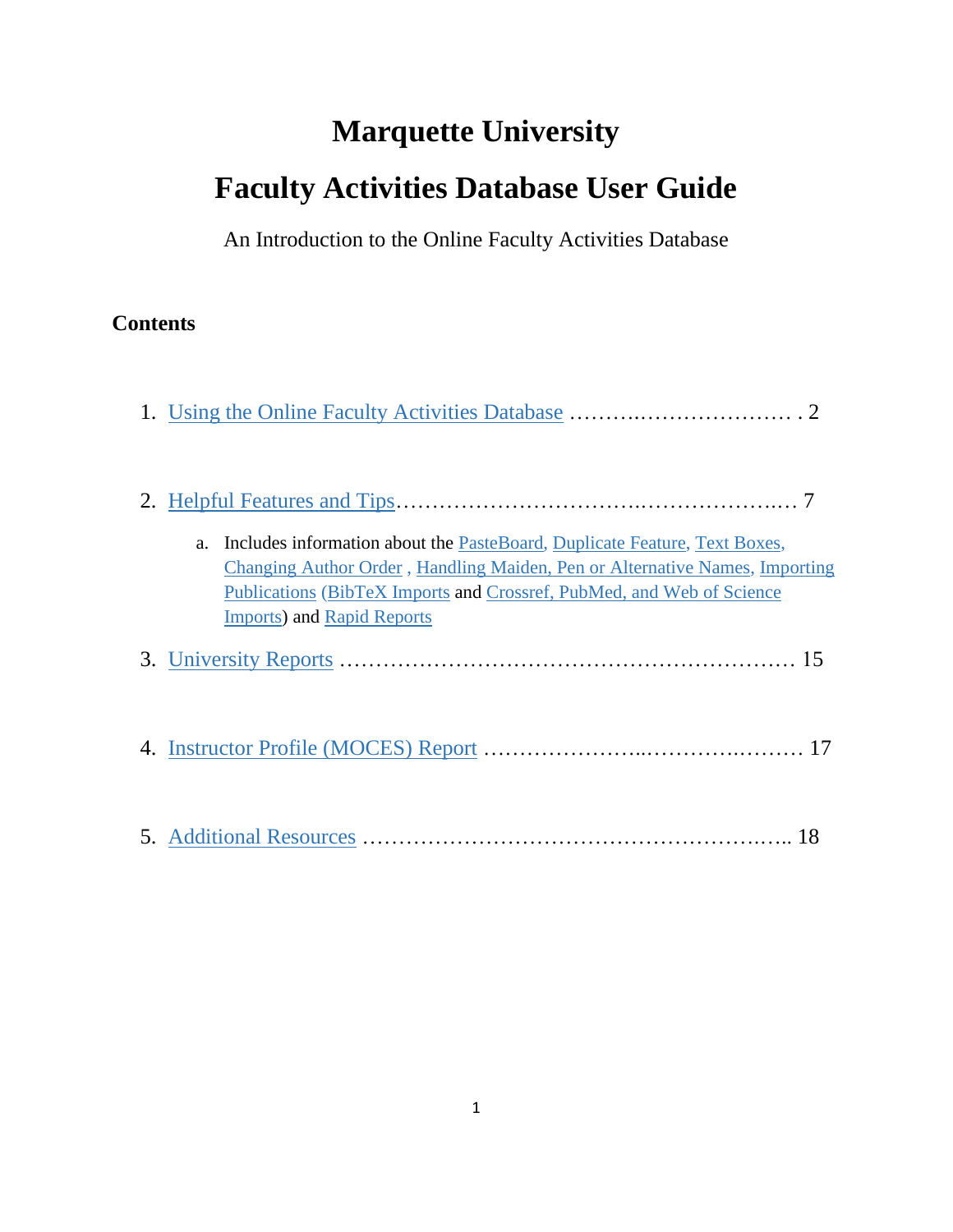## <span id="page-1-0"></span>**1. Using the Online Faculty Activities Database**

#### **Logging in to the system**

You can access the online faculty activities database at [http://www.marquette.edu/fad.](http://www.marquette.edu/fad)

|                                | Please log in.             |                |  |
|--------------------------------|----------------------------|----------------|--|
|                                | Email (firstname.lastname) | @marquette.edu |  |
| <b>MARQUETTE</b>               | Password (emarq/checkmarq) |                |  |
| POWERED BY .:: DigitalMeasures |                            |                |  |
|                                | Log In                     | Need help?     |  |

Simply enter in your Marquette email address and CheckMarq/emarq password. Please contact [fad@marquette.edu](mailto:fad@marquette.edu) with any login questions.

#### **Manage Your Activities**

Once you've logged in, you will be automatically directed to the **Manage Your Activities** page.



Review a guide to manage your activities.

# $\sim$  General Information

Personal and Contact Information Administrative Data - Permanent Data | Yearly Data | Report Permissions Academic, Government, Military and Professional Positions Administrative Assignments Awards and Honors Consulting

## $\mathbf{\times}$  Teaching

Academic Advising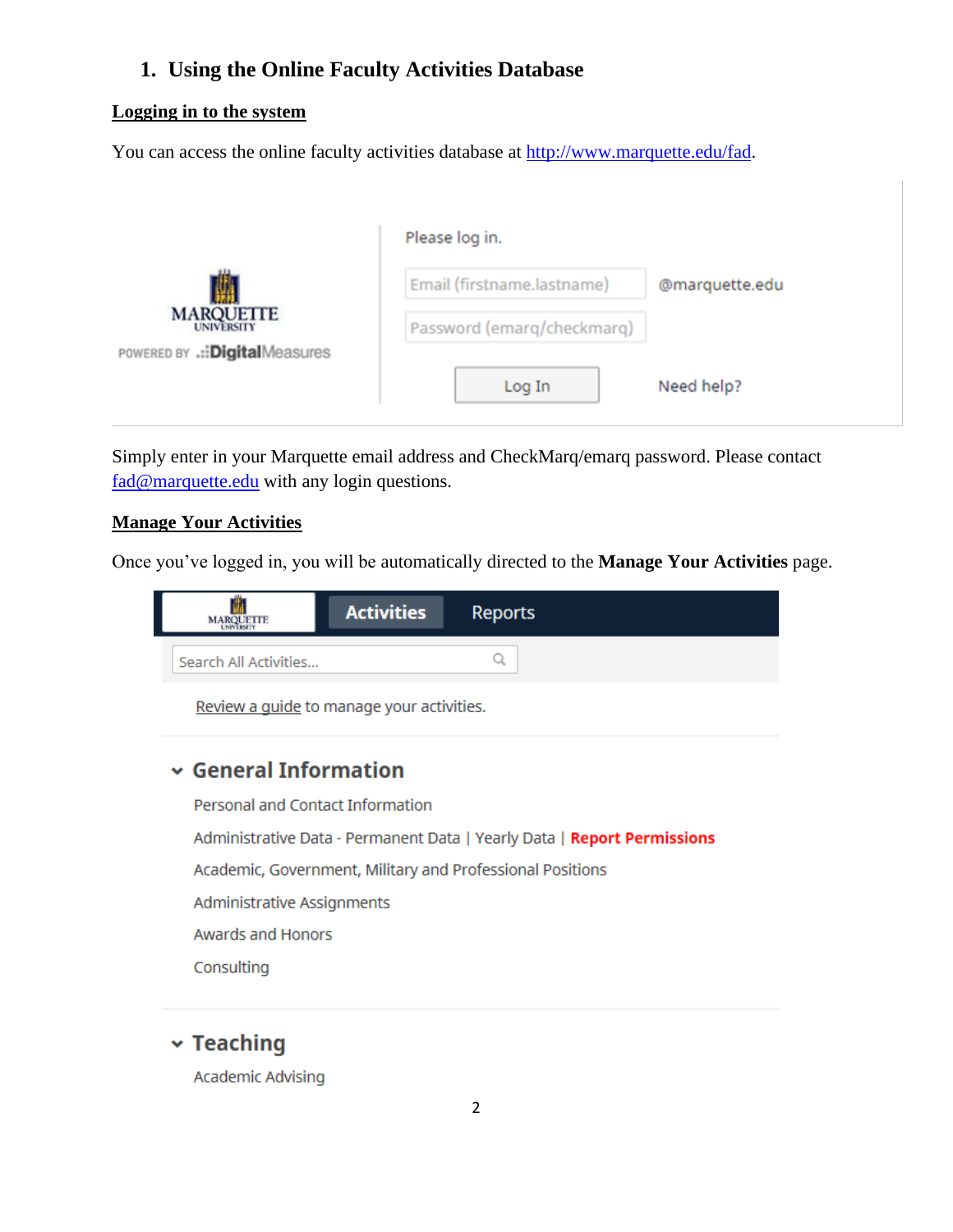## **Activity Categories**

The Manage Your Activities page contains four highly-customized categories used to report faculty activities, which are explained briefly below.

The chevrons next to each category heading allow you to collapse or expand the four different categories, enabling you to temporarily hide sections in which you aren't actively working. For your convenience, a more detailed table of **Common Activities and Entry Locations** is included later in this document.

- **General Information:** This category contains personal and contact information, permanent and yearly data, education, awards and honors, professional memberships, licensures and certifications, and other sections that do not fit into any of the three subsequent categories.
- **Teaching:** This category contains information related to teaching, such as scheduled teaching, academic advising, non-credit instruction, and directed student learning (i.e. theses, dissertations)
- **Scholarship / Research:** This category contains information such as intellectual contributions (publications, conference proceedings, etc.), presentations, grants, and intellectual property (patents, copyrights).
- **Service:** This category contains information about service activities at the department, college, university, professional, and public levels.

You may see additional sections in your account. These are specific to your college or school.

Please note that a representative from your college/school collaborated extensively with the Office of Institutional Research & Analysis to customize these categories and areas of information in order to meet the reporting needs of your unit. Thus, the **Manage Your Activities** screens across colleges/schools will look slightly different from one another.

#### **Entering Your Activities**

To begin entering your activities, click on the desired screen.

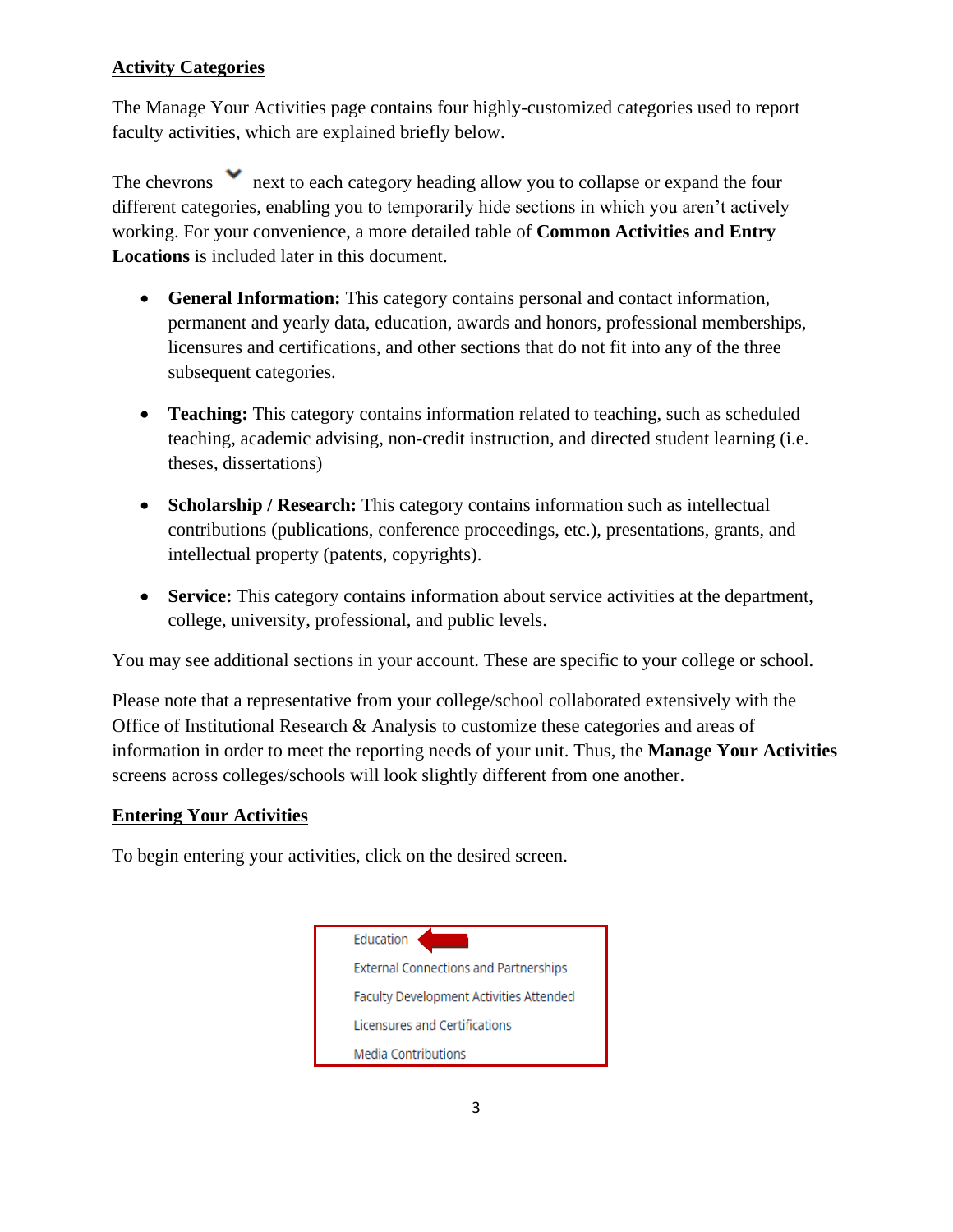If information has already been entered into this section of your account, you will see a list of the previously-entered activities. In this example, you'll notice that no activities have been added under the Education section yet. Click the **Add a New Item** button to begin adding an activity.

(The **Duplicate** button, along with the **Trash** icon, will be present in the upper right hand corner, but grayed out, since they cannot be selected unless you first select a previously-entered activity.)

| <b>&lt; Education</b>    | + Add New Item | <b><i>C</i></b> Duplicate | $\hat{\mathbb{m}}$ |  |
|--------------------------|----------------|---------------------------|--------------------|--|
| Item                     |                |                           |                    |  |
| No items have been added |                |                           |                    |  |

Enter the information about your activity into the fields provided, making use of dropdown menus. You may also wish to consult the **[Helpful Features and Tips](#page-6-0)** section of this document.

Please note that not all fields may be applicable to a given activity. Leave fields that do not apply to a given activity blank.

| <b>Edit Education</b>                     |  | Cancel | $H$ Save | $\mathbf{H}_{\scriptscriptstyle{+}}$ Save + Add Another |
|-------------------------------------------|--|--------|----------|---------------------------------------------------------|
| <b>Degree</b><br>$\overline{\phantom{a}}$ |  |        |          |                                                         |
| <b>Institution</b>                        |  |        |          |                                                         |
| <b>Location of Institution</b>            |  |        |          |                                                         |
| <b>Emphasis/Major</b>                     |  |        |          |                                                         |
|                                           |  |        |          |                                                         |

Click the **Save and Add Another** button (above) to save and begin entering information about another activity that belongs in the same section. The **Save** button saves the current activity and returns you to the list of your previously-entered activities (below).

\*Please note: Clicking the **Cancel** button or the **Chevron** button next to the heading on any page will return you to the previous page and discard the information you have entered or modified without saving it to your account. If there is a footpath of more than one page, the **Chevron** button will display every page heading from the footpath, allowing you to go directly to your desired page.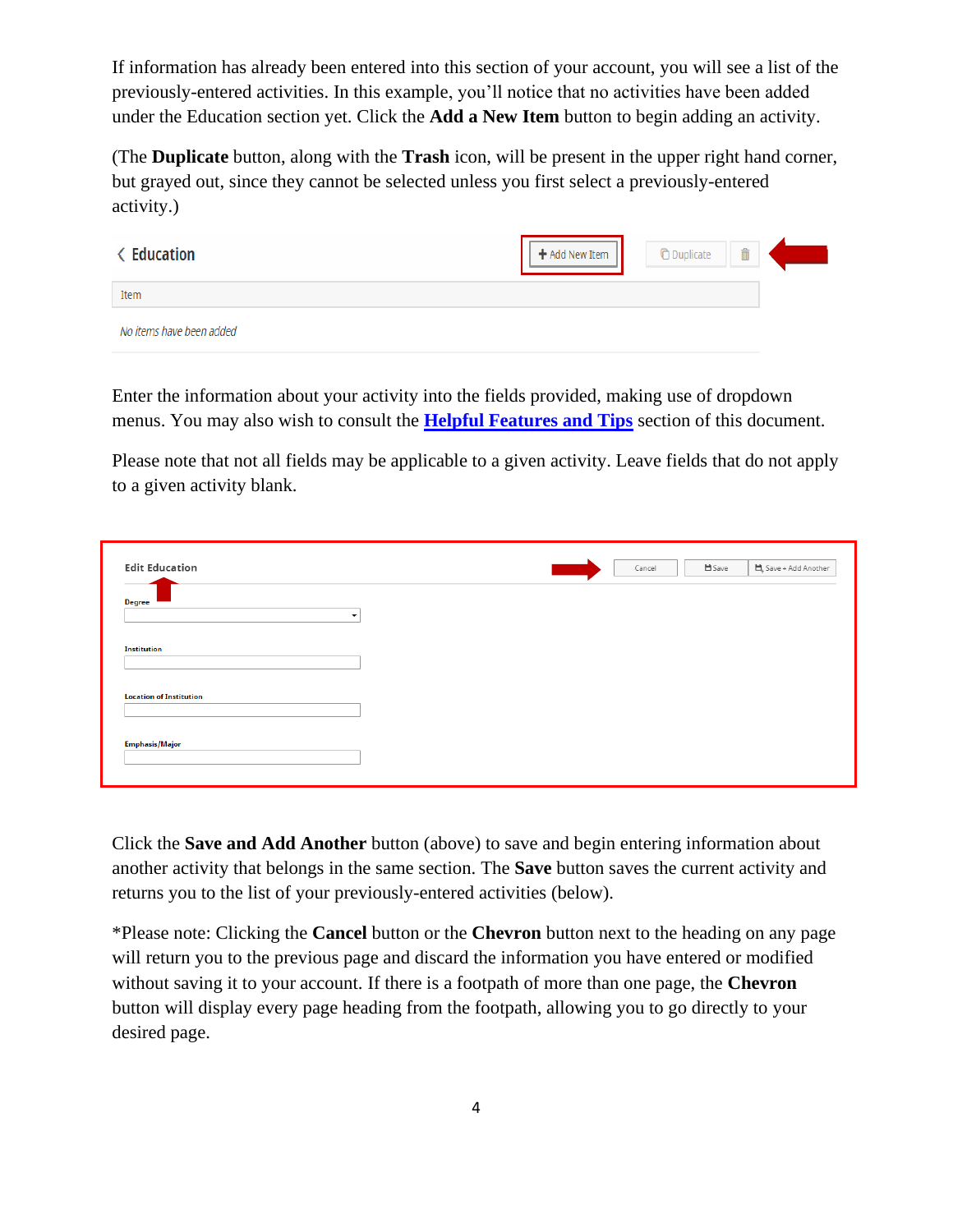| < Education                                                        | Ô<br><b><i>O</i></b> Duplicate<br>+ Add New Item |  |
|--------------------------------------------------------------------|--------------------------------------------------|--|
| Item                                                               | $\blacktriangledown$                             |  |
| Ph <sub>D</sub><br>Marquette University<br>Social Sciences<br>2011 | $\overline{\mathbf{S}}$                          |  |

To delete an activity from your account, check the check-box to the left of the information and click the **Trash** icon.

A popup window similar to the one shown below will appear with a summary of your activity to confirm the deletion. To remove this activity from your account, click the **Delete** button.



To change any of the information about an existing activity, click anywhere in the item's area or on the item title. To create a new activity using the existing information from a previouslyentered activity, click the **Duplicate** button. For more information about the Duplicate feature, please visit the **[Duplicate](#page-7-0) Feature** section of this guide.

## **The Help Button**

For extra assistance, click the **Help** button to email the Marquette FAD Administrator.

#### **Generating Reports**

One of the most compelling features of the online Faculty Activities Database is the ability to create and generate custom reports in real-time using up-to-date faculty information.

To generate a report, first click the **Reports** link on the navigation menu.

| <b>ETTE</b>                               | <b>Activities</b> | <b>Reports</b> |  |
|-------------------------------------------|-------------------|----------------|--|
| Search All Activities                     |                   |                |  |
| Review a guide to manage your activities. |                   |                |  |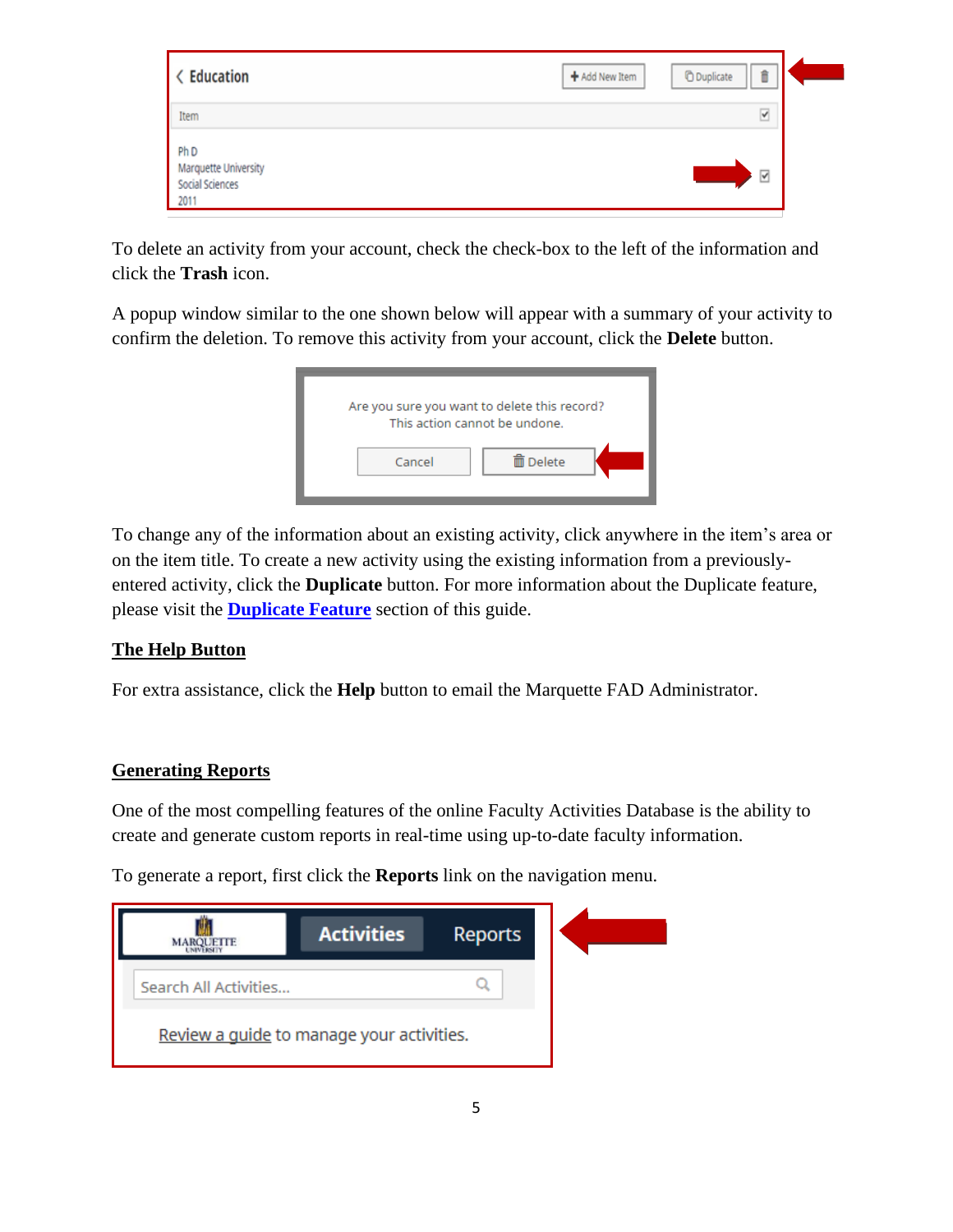The report options and a brief overview of each option are shown below:

| < Run Compendium                |                                                                   | Run Report |
|---------------------------------|-------------------------------------------------------------------|------------|
| Download this report's template |                                                                   |            |
| <b>Date Range</b>               | <b>Start Date</b><br>2017 ◎<br>$01$ $\circ$<br>January<br>$\circ$ |            |
|                                 | End Date December o<br>2017 ☉<br>$31$ $\circ$                     |            |
| File Format <sup>@</sup>        | File Format   Microsoft Excel (.xls) ©                            |            |

- 1. Choose the report you would like to run from the alphabetical list of reports.
- 2. Choose the date range you would like to use for the report. Document your productivity during specific years, months, or even day-to-day if necessary
- 3. Generate your report in Microsoft Word, PDF, or HTML (and other formats, for some reports) for a variety of uses.
- 4. If prompted, choose from the default Letter size or the international A4 standard for the page size.

Once you've selected your desired reporting options, click the **Run Report** button at the top of the page.

A quicker, more accessible reporting alternative is the **Rapid Reports** feature described in the **Helpful Features and Tips** section of this document (next page).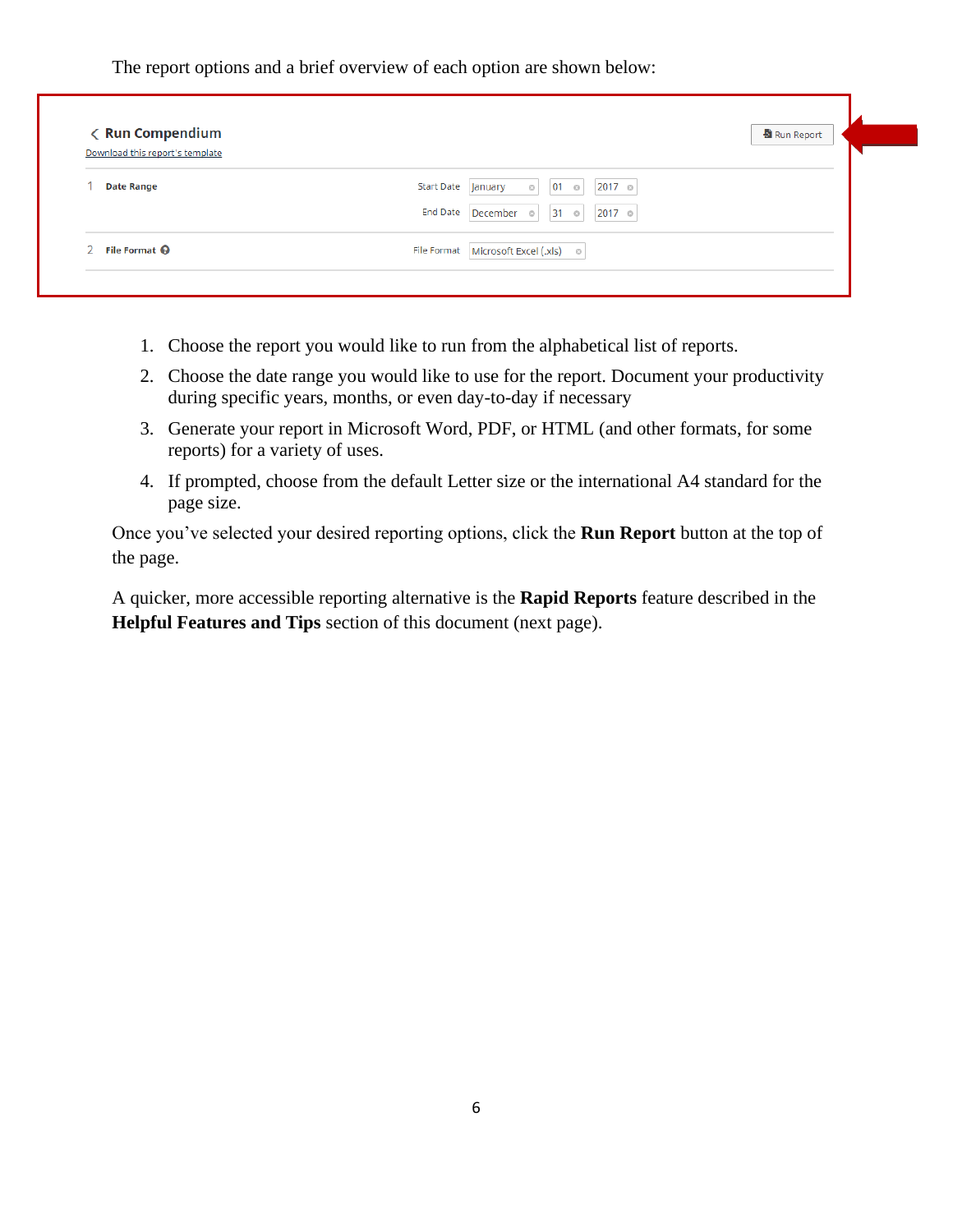## <span id="page-6-0"></span>**2. Helpful Features and Tips**

This section provides an introduction to some of the online Faculty Activities Database's advanced features, which can greatly expedite the process of entering your activities.

## <span id="page-6-1"></span>**The PasteBoard**

The PasteBoard provides a handy place to deposit and organize "working" content as you're entering activities. For example, you can paste an entire bibliographic entry from your vita into the PasteBoard and drag-and-drop each piece of information into the correct field on the page. Learning to use this feature effectively can greatly reduce the amount of time you spend entering your activities.

To use the PasteBoard, click the **PasteBoard** link on the gray tab under the Digital Measures logo.



After the PasteBoard text box expands, you can copy and paste text from any application using either the keyboard or mouse after selecting the desired text:

- Press Ctrl+C to copy the text you've selected, and then click inside the PasteBoard and press **Ctrl+V** to paste.
- Right-click on your selected text, then select **Copy**. Then, right-click in the PasteBoard and select **Paste**.

Your text should appear in the PasteBoard as shown below:

| Exhibits | Intellectual Property (e.g., copyrights, patents) |   |
|----------|---------------------------------------------------|---|
|          | Presentations                                     |   |
|          |                                                   | × |
|          | Your text will appear here.                       |   |
| tions    |                                                   |   |
|          |                                                   |   |
|          |                                                   |   |
|          |                                                   |   |
|          |                                                   |   |
|          |                                                   |   |
|          |                                                   |   |

Now simply select the portion of the text you'd like to enter into your desired activity screen in the online system, then click and drag it on top of the appropriate field in the database.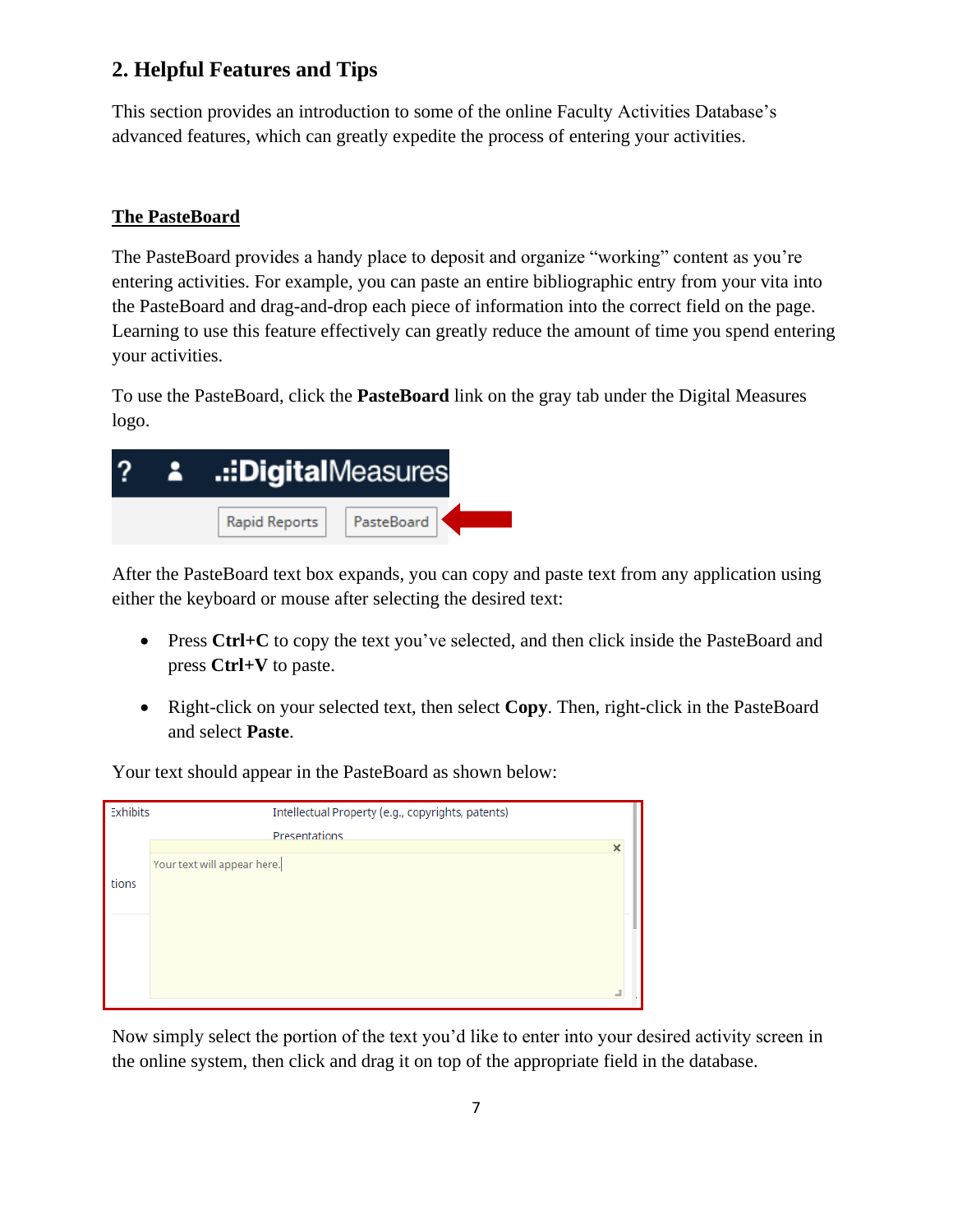If a field doesn't have a green border, your cursor will change as shown below, signifying that the field isn't drag-and-drop compatible.



#### <span id="page-7-0"></span>**The Duplicate Feature**

This feature is mentioned in the **Entering Your Activities** section earlier in this guide, but it warrants a full description here for its time-saving potential. Essentially, this feature allows you to create a new activity using the information you've already entered for an exisiting activity in the same section. For faculty members with multiple presentations or publications of the same article in different journals, for example, this method can save time and eliminate duplication that could result in errors.

To use the duplicate feature, start on the **Manage Your Activities** page and click on the section with the activity you'd like to copy.



Your previously-entered activities are shown:



Locate the activity you'd like to duplicate, click the box to select the activity, and then click the **Duplicate** button as shown above. A new activity screen appears with an exact copy of the information from your previously-entered activity.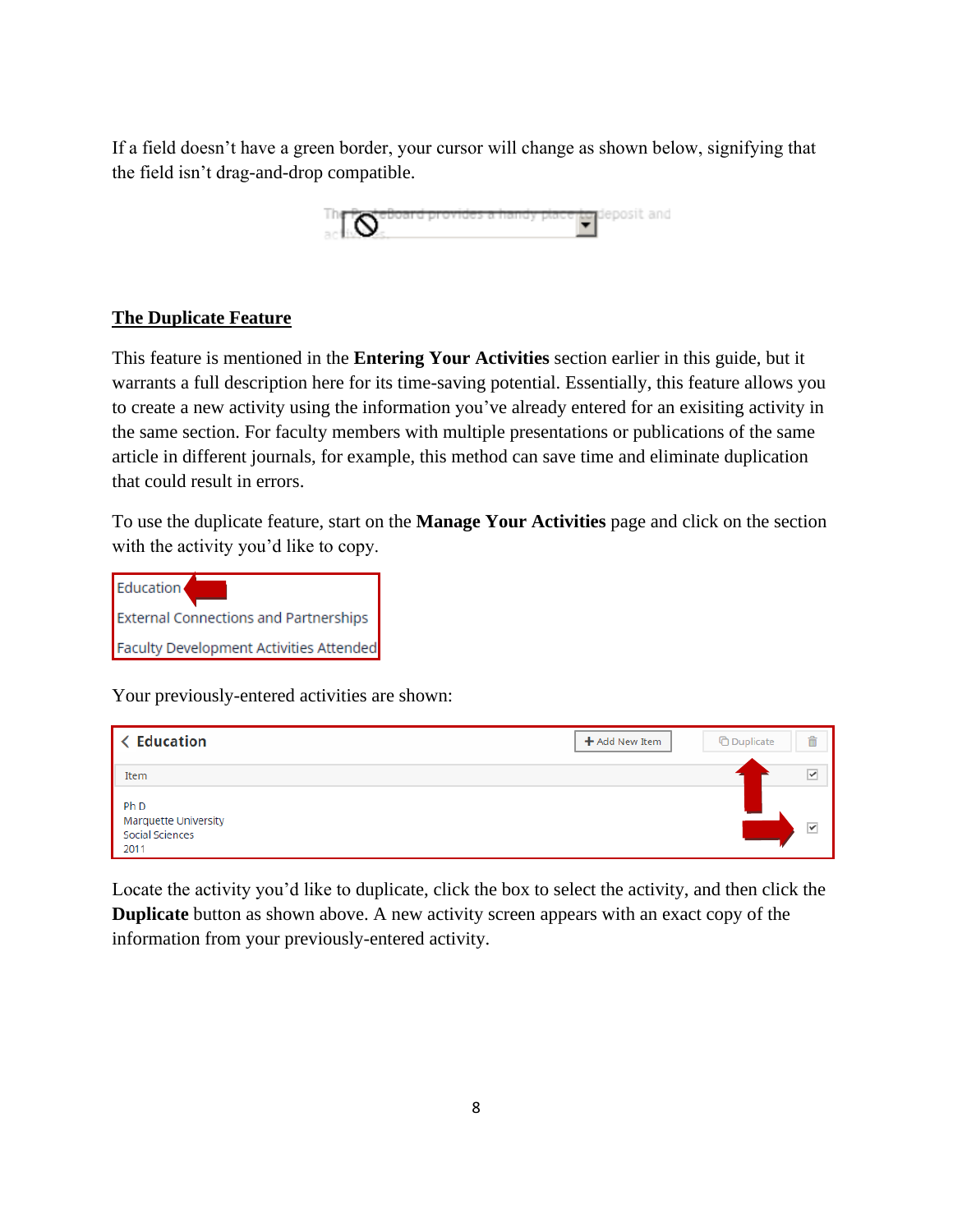| <b>Edit Education</b>                  | Cancel | <b>出</b> Save | $\Box_{\mathsf{L}}$ Save + Add Another |  |
|----------------------------------------|--------|---------------|----------------------------------------|--|
|                                        |        |               |                                        |  |
| <b>Degree</b>                          |        |               |                                        |  |
| PhD<br>$_{\bigodot}$                   |        |               |                                        |  |
|                                        |        |               |                                        |  |
| <b>Institution</b>                     |        |               |                                        |  |
| Marquette University                   |        |               |                                        |  |
|                                        |        |               |                                        |  |
| <b>Location of Institution</b>         |        |               |                                        |  |
| Milwaukee, WI                          |        |               |                                        |  |
|                                        |        |               |                                        |  |
| <b>Emphasis/Major</b>                  |        |               |                                        |  |
| Social Sciences                        |        |               |                                        |  |
|                                        |        |               |                                        |  |
| <b>Supporting Areas of Emphasis</b>    |        |               |                                        |  |
|                                        |        |               |                                        |  |
|                                        |        |               |                                        |  |
| <b>Dissertation/Thesis Title</b>       |        |               |                                        |  |
|                                        |        |               |                                        |  |
|                                        |        |               |                                        |  |
| <b>Honor/Distinction</b>               |        |               |                                        |  |
| $\blacktriangledown$                   |        |               |                                        |  |
|                                        |        |               |                                        |  |
| <b>Highest Degree You Have Earned?</b> |        |               |                                        |  |
| Yes<br>$_{\bigodot}$                   |        |               |                                        |  |
|                                        |        |               |                                        |  |
| Date Completed                         |        |               |                                        |  |
| <b>Month</b><br>Year                   |        |               |                                        |  |
| $\blacktriangledown$<br>2011           |        |               |                                        |  |
|                                        |        |               |                                        |  |
|                                        |        |               |                                        |  |

Edit this activity as necessary and choose one of the Save buttons at the top of the page to save the activity to your account and return to your previously-entered activities, where your new activity appears:

| <b>&lt; Education</b>                                                     | 侖<br><b><i>C</i></b> Duplicate<br>$+$ Add New Item |
|---------------------------------------------------------------------------|----------------------------------------------------|
| Item                                                                      |                                                    |
| Ph <sub>D</sub><br>Marquette University<br><b>Social Sciences</b><br>2011 |                                                    |
| Ph <sub>D</sub><br>Marquette University<br>Social Sciences<br>2011        |                                                    |

<span id="page-8-0"></span>Newly-saved records briefly appear highlighted in blue so that you can easily return to them if necessary.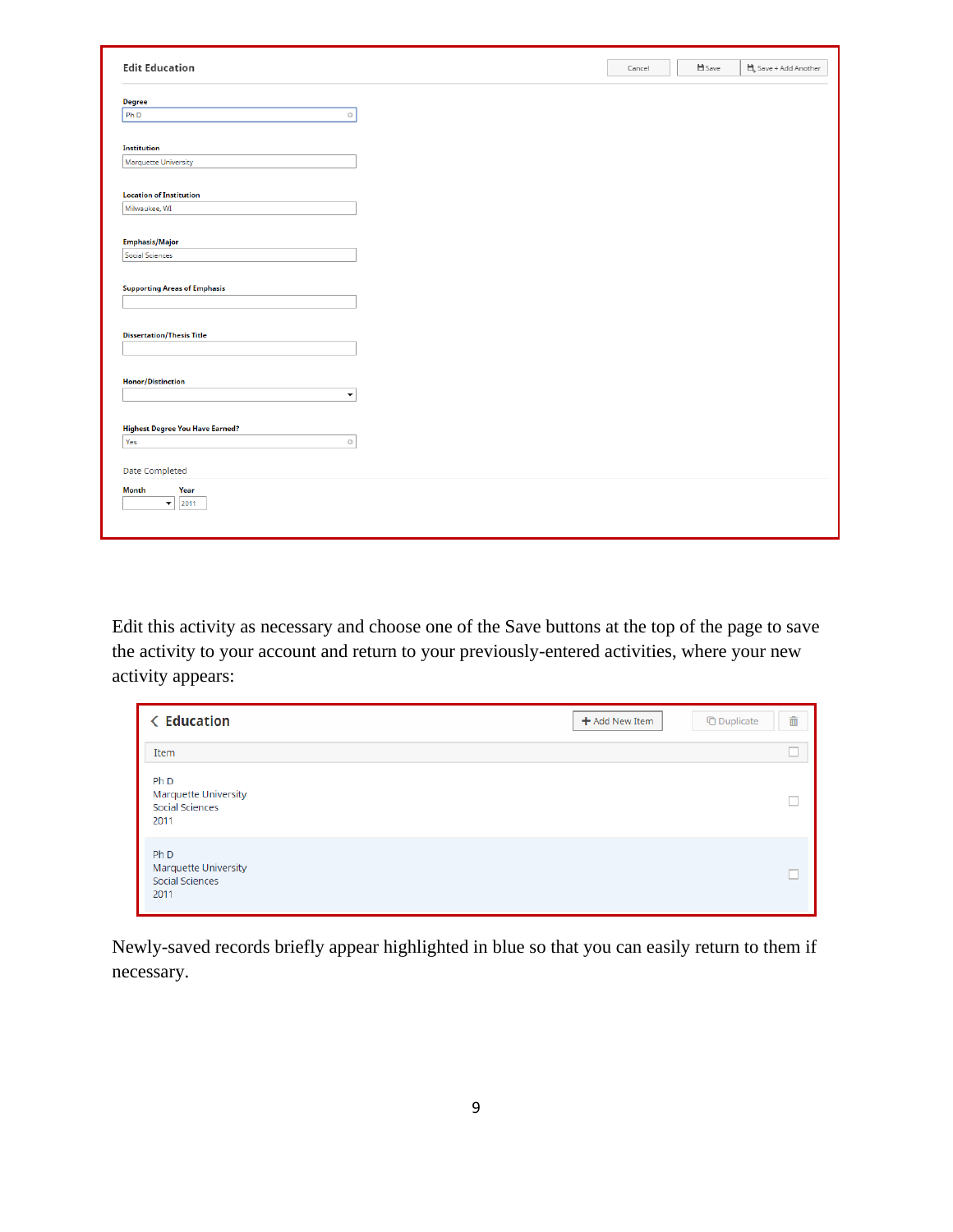#### **Text Boxes**

You have various formatting options within text boxes, such as bold, italics, and other rich text formatting options. You also can select the expand icon to allow more space and better readability for lengthier entries.

#### **Comments**



#### <span id="page-9-0"></span>**Changing Author Order**

For scholarly contributions with more than one author or contributor, you can easily add an author, change the author order, or delete an author using the **Actions** tab on the right side of the authoring portion of the activity screen:

Another way to add an author is to select the +Add Row tab at the bottom of the authors section.

|   | Co-Authors/Co-Editors<br>Please order the authors in the order of authorship.<br>Please either select a person from the drop-down list or enter their<br>name in the input fields. |                                                      |                            |                  |                      |  |  |
|---|------------------------------------------------------------------------------------------------------------------------------------------------------------------------------------|------------------------------------------------------|----------------------------|------------------|----------------------|--|--|
|   | $\vee$ Author (2)                                                                                                                                                                  |                                                      |                            |                  |                      |  |  |
|   | 1st Author                                                                                                                                                                         |                                                      |                            | Actions V        |                      |  |  |
|   | <b>People at Marquette University</b>                                                                                                                                              | <b>First Name</b>                                    | <b>Middle Name/Initial</b> | <b>Last Name</b> | Add Row Above        |  |  |
| Ξ | MacBride, Laura (laura.macbride)<br>$\circlearrowright$                                                                                                                            |                                                      |                            |                  | <b>Add Row Below</b> |  |  |
|   | Institution/Company <sup>@</sup>                                                                                                                                                   | If a student, what is his/her level?                 |                            |                  | Move Row             |  |  |
|   |                                                                                                                                                                                    | $\overline{\phantom{a}}$                             |                            |                  | Delete Row           |  |  |
|   | 2nd Author<br><b>People at Marquette University</b>                                                                                                                                | <b>First Name</b>                                    | <b>Middle Name/Initial</b> | Last Name        | Actions V            |  |  |
|   | $\overline{\phantom{a}}$                                                                                                                                                           |                                                      |                            |                  |                      |  |  |
| × | Institution/Company <sup>@</sup>                                                                                                                                                   | If a student, what is his/her level?<br>$\checkmark$ |                            |                  |                      |  |  |
|   |                                                                                                                                                                                    | + Add Row                                            |                            |                  |                      |  |  |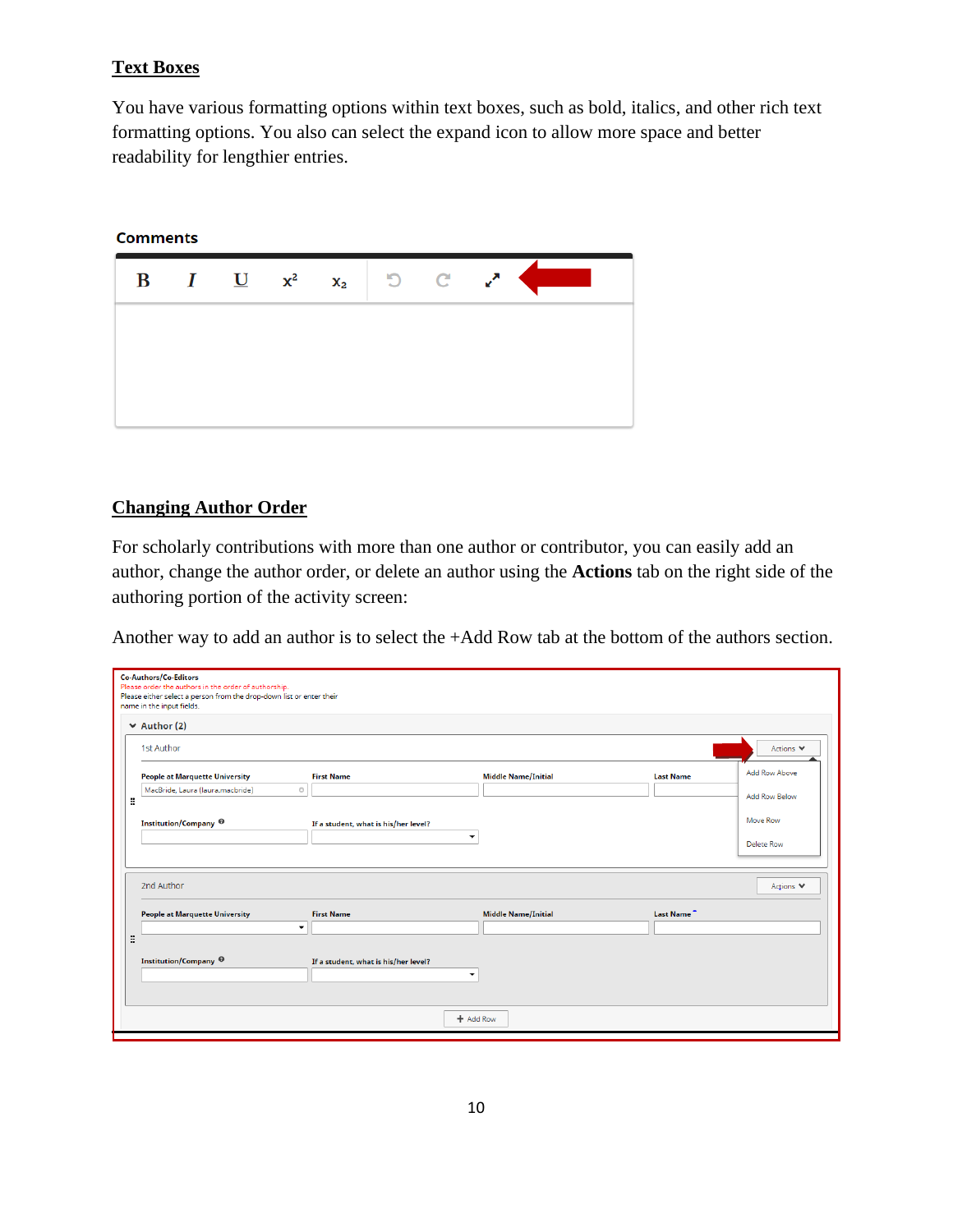#### <span id="page-10-0"></span>**Handling Maiden, Pen or Alternative Names**

If your name differs by publication/contribution, you can ensure that the name under which you contributed is correctly recorded displayed on reports.

This example shows how to add a maiden/pen name to a publication entry.

<span id="page-10-1"></span>

|                   | <b>Co-Authors/Co-Editors</b><br>Please order the authors in the order of authorship.<br>Please either select a person from the drop-down list or enter their<br>name in the input fields. |                                       |                                      |                            |                  |  |  |
|-------------------|-------------------------------------------------------------------------------------------------------------------------------------------------------------------------------------------|---------------------------------------|--------------------------------------|----------------------------|------------------|--|--|
|                   | $\vee$ Author (1)                                                                                                                                                                         |                                       |                                      |                            |                  |  |  |
| <b>1st Author</b> |                                                                                                                                                                                           |                                       | Actions <b>↓</b>                     |                            |                  |  |  |
|                   |                                                                                                                                                                                           | <b>People at Marquette University</b> | <b>First Name</b>                    | <b>Middle Name/Initial</b> | <b>Last Name</b> |  |  |
|                   |                                                                                                                                                                                           | $\overline{\phantom{0}}$              | Laura                                |                            | Roberts          |  |  |
|                   | ∷                                                                                                                                                                                         |                                       |                                      |                            |                  |  |  |
|                   |                                                                                                                                                                                           | Institution/Company <sup>@</sup>      | If a student, what is his/her level? |                            |                  |  |  |
|                   |                                                                                                                                                                                           | Marquette University                  | $\overline{\phantom{a}}$             |                            |                  |  |  |
|                   |                                                                                                                                                                                           |                                       |                                      |                            |                  |  |  |
|                   | $+$ Add Row                                                                                                                                                                               |                                       |                                      |                            |                  |  |  |

Type in your maiden/pen name in the text boxes available next to your name in the FAD. Once you click out of the text boxes, the system will indicate that you have specified a maiden/pen name. The name you provide in the text boxes will override the name saved for you in the system. In this case, "Laura Roberts" will override "Laura MacBride." "Laura Roberts" is now the contributor name for this activity, and this is the name that will appear when this publication is cited in reports.

#### **Importing Publications**

There are multiple ways to add publications to the FAD. It is possible to import from a BibTeX file, import directly from Crossref or PubMed, or hand enter citations. When you first click on the Publications and Other Intellectual Contributions Screen, you'll see two options – "Import" and "Add New Item." Click on "Import" if you would like to import citations from a BibTeX file, Crossref, or PubMed. (Click on "Add New Item" if you'd like to hand enter a citation.)

<span id="page-10-2"></span>

| <b>く Publications and Other Intellectual</b><br><b>Contributions</b> | <b>D</b> Import | $\bigstar$ Add New Item | <b>∩</b> Duplicate | 侖 |
|----------------------------------------------------------------------|-----------------|-------------------------|--------------------|---|
| Item                                                                 |                 |                         |                    |   |
|                                                                      |                 |                         |                    |   |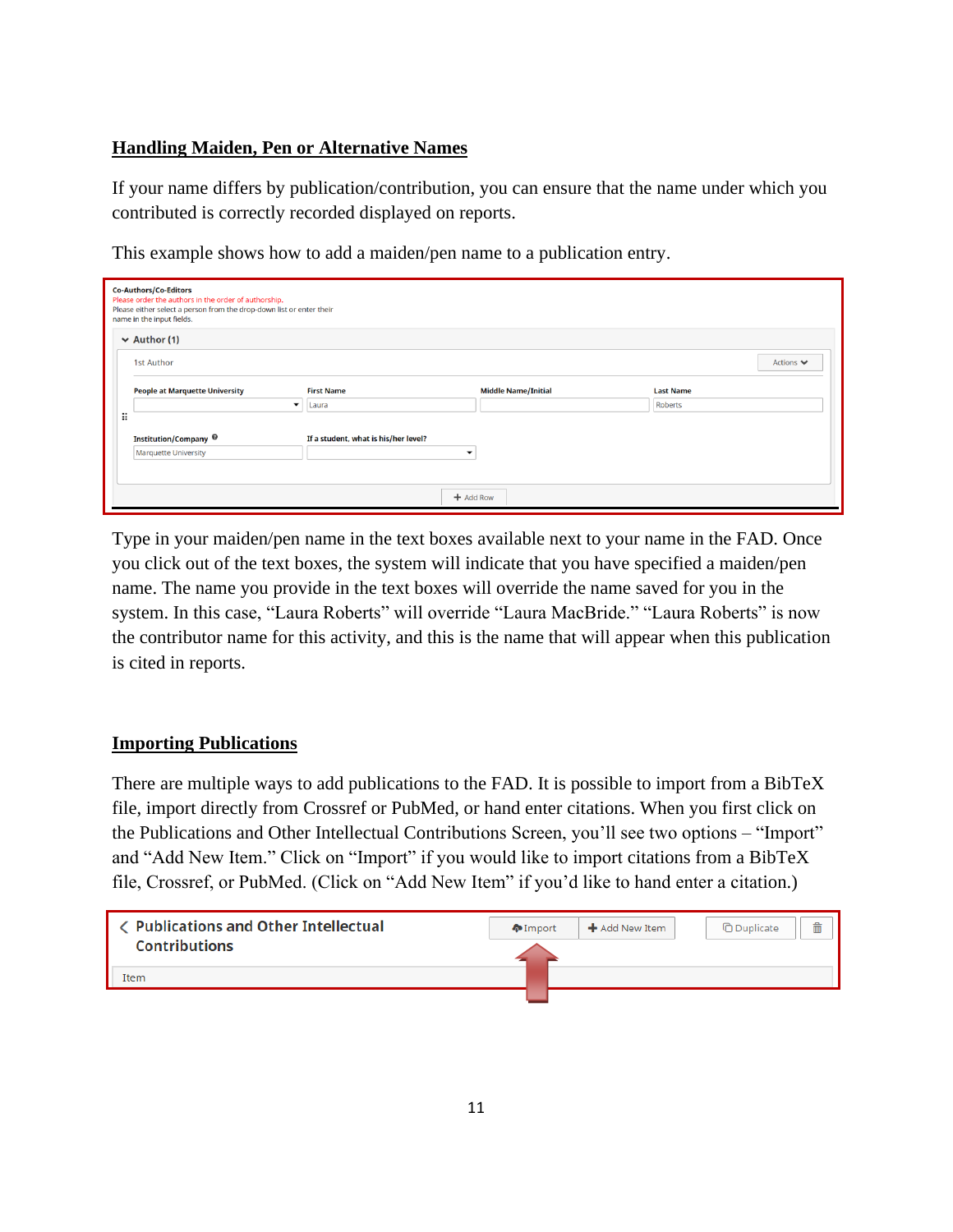## **BibTeX Imports**

The FAD includes functionality to import citations of publications that are stored in other software systems (like a reference manager or database). Examples of these systems include EndNote, Google Scholar, Mendeley, RefWorks, Web of Science, and Zotero. These systems allow you to pick publications and then export them into a BibTeX file.

The BibTeX Import feature in the FAD enables you to upload BibTeX files so that you do not need to hand enter those citations.

**\*Please see <http://www.digitalmeasures.com/activity-insight/docs/bibtex.html> for step by step instructions on how to use the BibTeX Imports feature.\***

If you choose to import citation information from a BibTeX file, please consider the following:

- The feature will compare the citation information in your BibTeX file against publications already entered into your FAD account. Be sure to exclude duplicates during the import process. This includes publications that you may have entered into the FAD as "Accepted" but are in your BibTeX file as "Published." To update a publication status from "Accepted" to "Published," simply edit the record, add or edit the publication status, and save the record (do not attempt to import the activity – this will create a duplicate record).
- The FAD will compare collaborator names in your BibTeX file to the names of individuals who have FAD accounts and will attempt to link your citations to other FAD users' accounts where it finds potential matches. The import process will ask you to review all potential matches. **If you do NOT wish to link citations to other FAD users' accounts (even if they are your collaborators), you will need to unlink from these names during the "Pick Collaborators" step.** (Remember that linking an activity to another person's account means that the activity will appear in that person's account but they will not be able to edit it.) To unlink citations from other user accounts, follow the steps below.
	- 1) Click the *Is this incorrect?* link next to the person's name. (Again, do this if you want to break link, even if the person is your collaborator.)

| incorrect?" to fix the mismatch. | These names matched just one person's user account in this system. If the match is not actually that person, click "Is this |
|----------------------------------|-----------------------------------------------------------------------------------------------------------------------------|
| Johnson, Joe                     | Linked to this user with Demo: "Johnson, Joe: jjohnson" Is this incorrect?                                                  |
| Nettleman, Mary                  | Linked to this user with Demo: "Nettleman, Mary D: jdavantes" Is this incorrect?                                            |
| Reynolds, Sally                  | Linked to this user with Demo: "Reynolds, Sally: sreynolds" Is this incorrect?                                              |
| Richards, Naiobi                 | Linked to this user with Demo: "Richards, Naiobi: richards" Is this incorrect?                                              |
| Sommers, James                   | Linked to this user with Demo: "Sommers, James: matt" Is this incorrect?                                                    |
| Thomas, Jerry                    | Linked to this user with Demo: "Thomas, Jerry: jthomas" Is this incorrect?                                                  |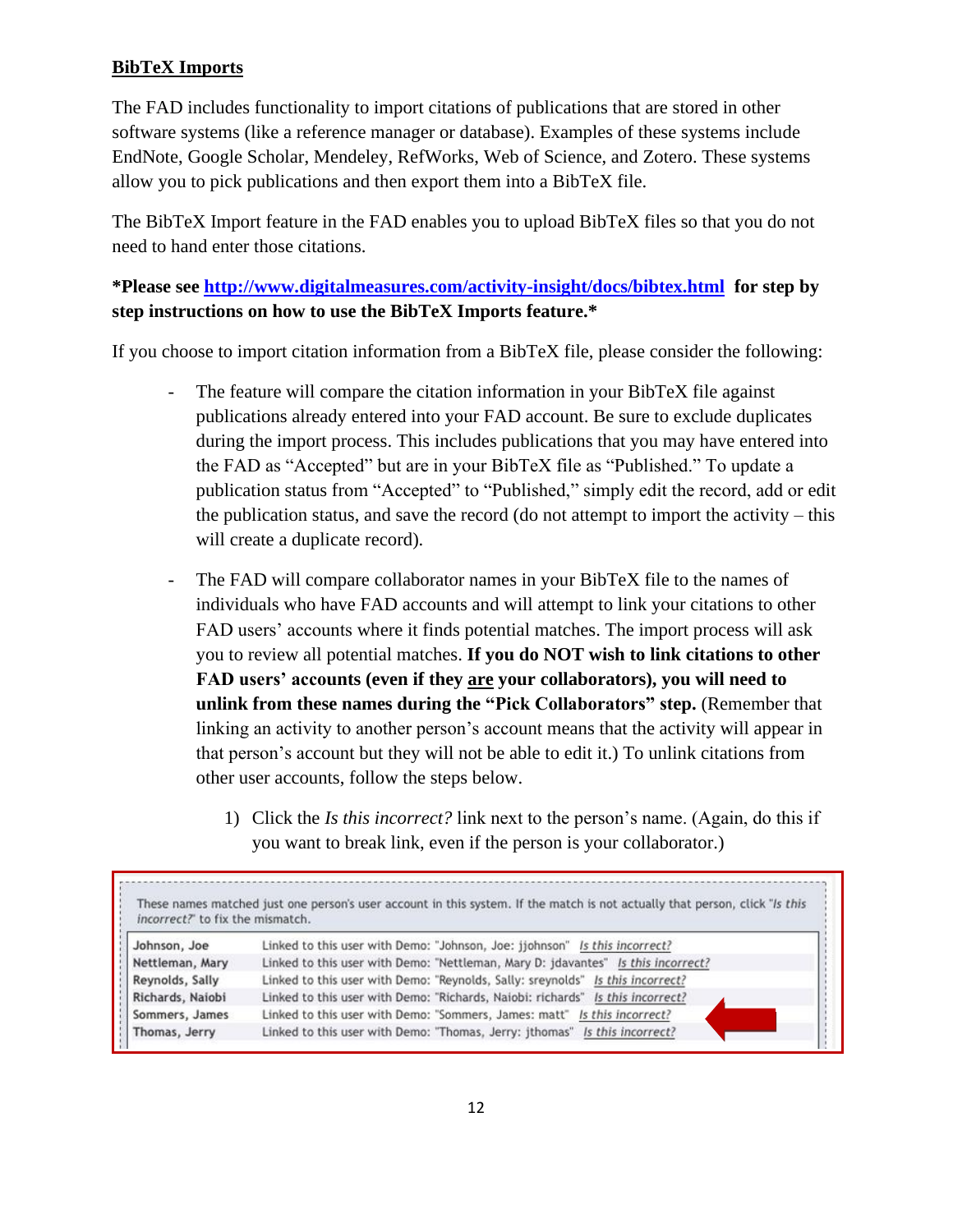2) The system then assumes that the original link was to the wrong person, and it will ask you to identify the correct person at Marquette to whom the activity should be linked. Since you are trying to completely unlink the record from others' accounts, click on "If the person is not listed, click here." at the bottom of this pop-up screen.

| Jacobs, Susan: sjacobs<br>Sommers, James: matt<br>Thomas, J: jdavantes | Johnson, Joe: jjohnson<br>Nettleman, Mary D: jdavantes<br>Reynolds, Sally: sreynolds<br>Richards, Naiobi: richards<br>Roberts, Ann J: roberts<br>Thomas, Jerry: jthomas |  |  | <b>CONTINUE</b> |
|------------------------------------------------------------------------|-------------------------------------------------------------------------------------------------------------------------------------------------------------------------|--|--|-----------------|
|------------------------------------------------------------------------|-------------------------------------------------------------------------------------------------------------------------------------------------------------------------|--|--|-----------------|

This will successfully break the link between your publication and another FAD account.

Alternatively, if you **would** like to link your publications to other FAD users' account and the system does not match your activity your collaborators' FAD accounts, you can change this. (See *Step 3: Pick Collaborators* in the [BibTeX](http://www.digitalmeasures.com/activity-insight/docs/bibtex.html)  Imports step [by step guide.\)](http://www.digitalmeasures.com/activity-insight/docs/bibtex.html)

- Once you have imported your citations, it's important to click through them in the FAD and update any fields that are important for reporting purposes but may not have been present in your BibTeX file (e.g. Was this peer-reviewed/refereed?).

If you have additional questions about BibTeX imports, please email [fad@marquette.edu.](mailto:fad@marquette.edu)

#### <span id="page-12-0"></span>**Crossref, PubMed, Web of Science Imports**

The import tool for Crossref, PubMed, and Web of Science can be found to the right of the BibTeX imports functionality. Click on the links below for detailed instructions for Crossref,, PubMed, and Web of Science imports.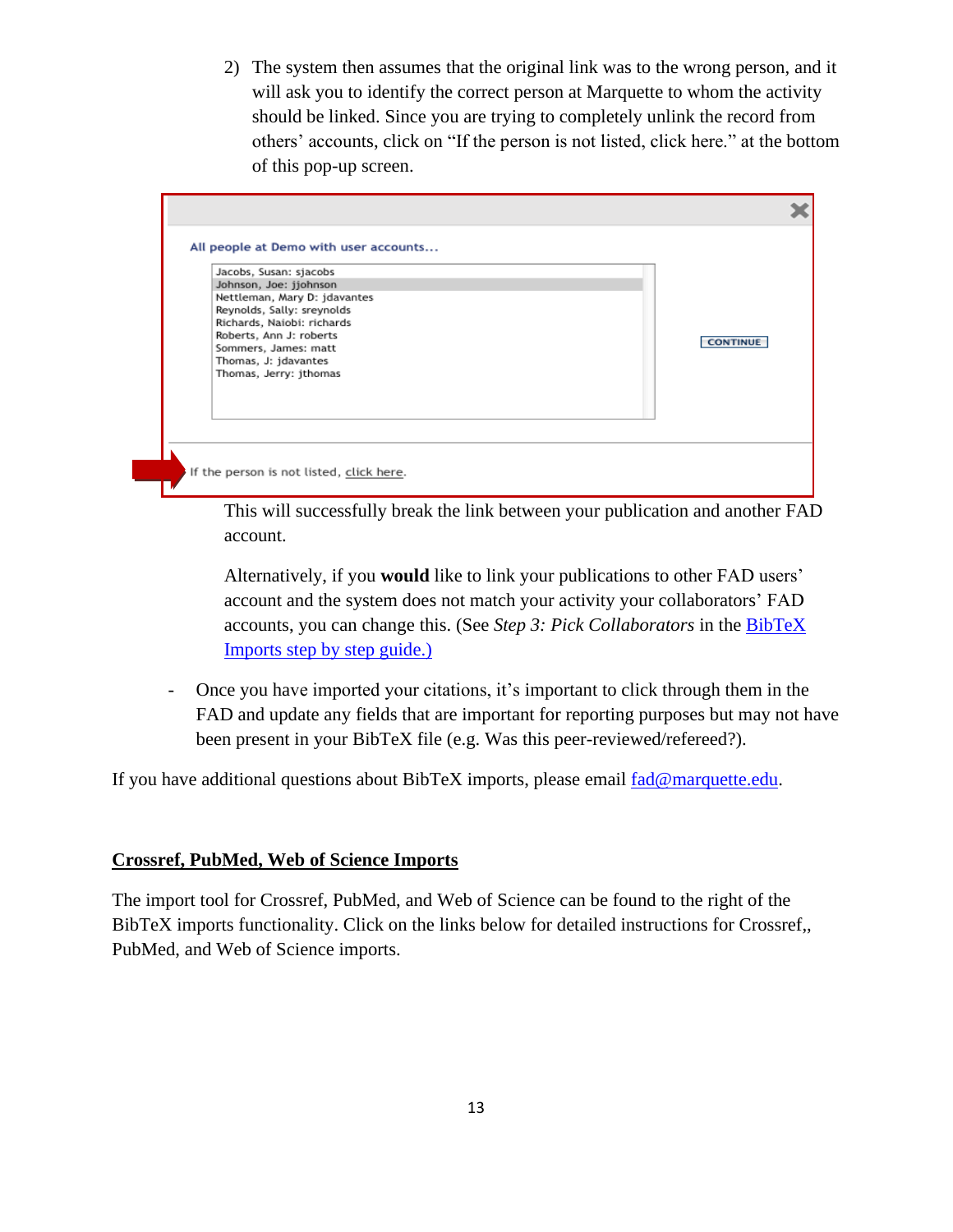| Import from a Third Party <b>@</b>                           |                                      |   |  |  |
|--------------------------------------------------------------|--------------------------------------|---|--|--|
| Select a service:                                            | ◉ Web of Science ○ Crossref ○ PubMed |   |  |  |
| Search criteria:                                             |                                      |   |  |  |
| <b>Author Name</b>                                           | Smith, Jane                          | 面 |  |  |
| Publication Year $\blacktriangledown$<br>Add search criteria | to 2017<br>2016                      | m |  |  |
| Search Web of Science >                                      |                                      |   |  |  |

Note that entering search criteria is not required, but entering this information allow the system to do a more refined search.

| Crossref:       | http://www.digitalmeasures.com/activity-insight/docs/crossref.html |
|-----------------|--------------------------------------------------------------------|
| PubMed:         | http://www.digitalmeasures.com/activity-insight/docs/pubmed.html   |
| Web of Science: | https://www.digitalmeasures.com/activity-insight/docs/wos.html     |

#### <span id="page-13-0"></span>**Rapid Reports**

The Rapid Reports feature gives you the ability to generate a sample report from any page of the Faculty Activities Database, allowing you to instantly see the effect of adding or modifying your activities. To open Rapid Reports, click the Rapid Reports link under the Digital Measures logo.



<span id="page-13-1"></span>The popup window allows access to the same reporting functionality described earlier in the **Generating Reports** section of this guide.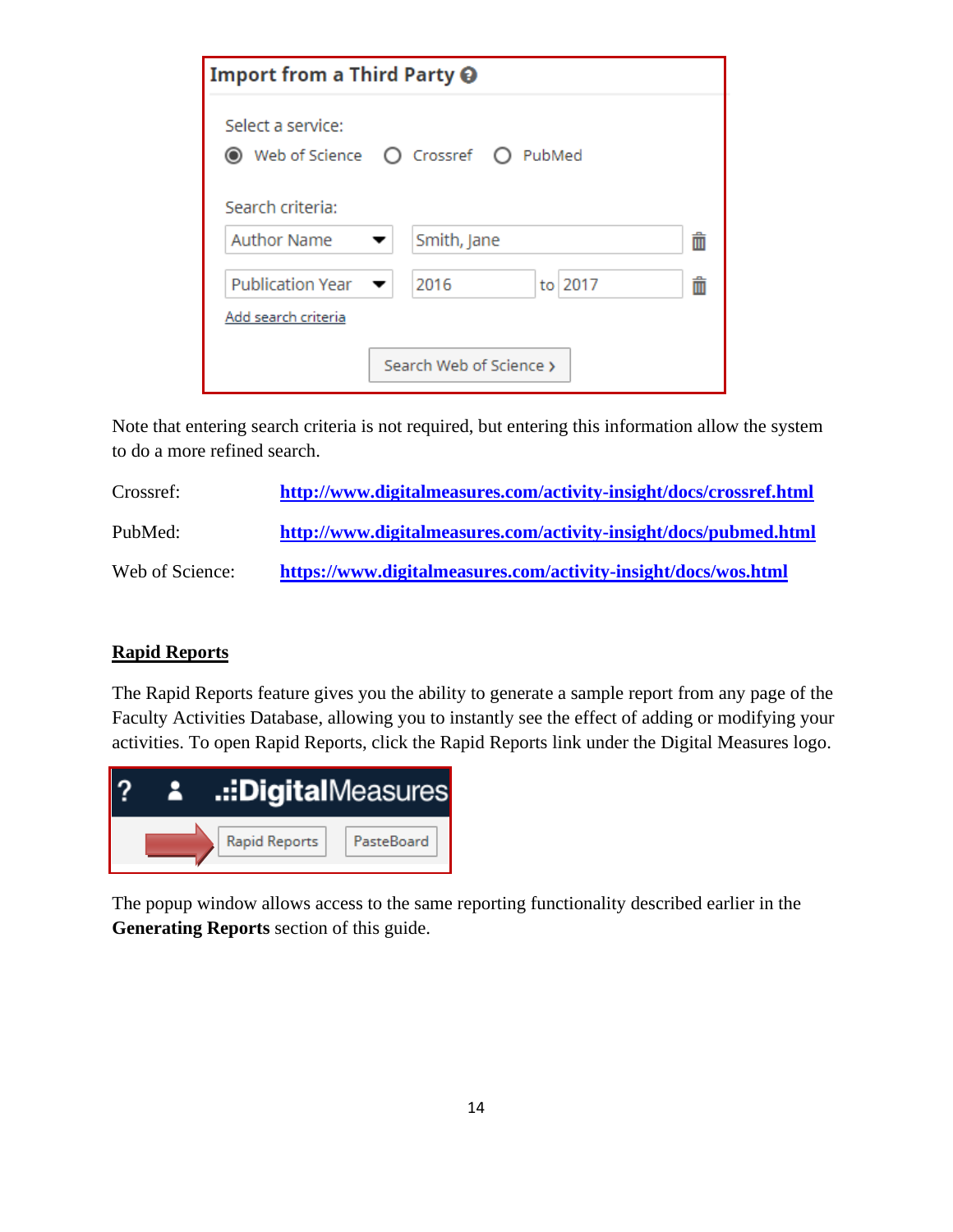# **3. University Reports**

In addition to department-level and college-level reports, the FAD is also home to several reports that can be run at the university level. You activity information will be included in these reports unless you choose to opt out. For descriptions of each of these reports, including which sections of information they include, please see

<https://www.marquette.edu/institutional-research-analysis/fad/university-reports.php>

#### **Opting Out of University Reports**

If you would like your activities to be excluded from any university reports, do the following:

- 1) Click on the "Report Permission" screen (in red) in your FAD account.
- 2) Read through the text describing each report.
- 3) Check the box for any report from which you'd like to be excluded.
- 4) Click "Save"

#### $\backsim$  General Information

Personal and Contact Information Administrative Data - Permanent Data | Yearly Data | Report Permissions Academic, Government, Military and Professional Positions Administrative Assignments Awards and Honors Consulting

#### **How to Test University Reports**

To make sure your activities are included in university reports and that your information appears accurately, you can run your own university-level reports (only your activities will appear). First, choose "Reports."

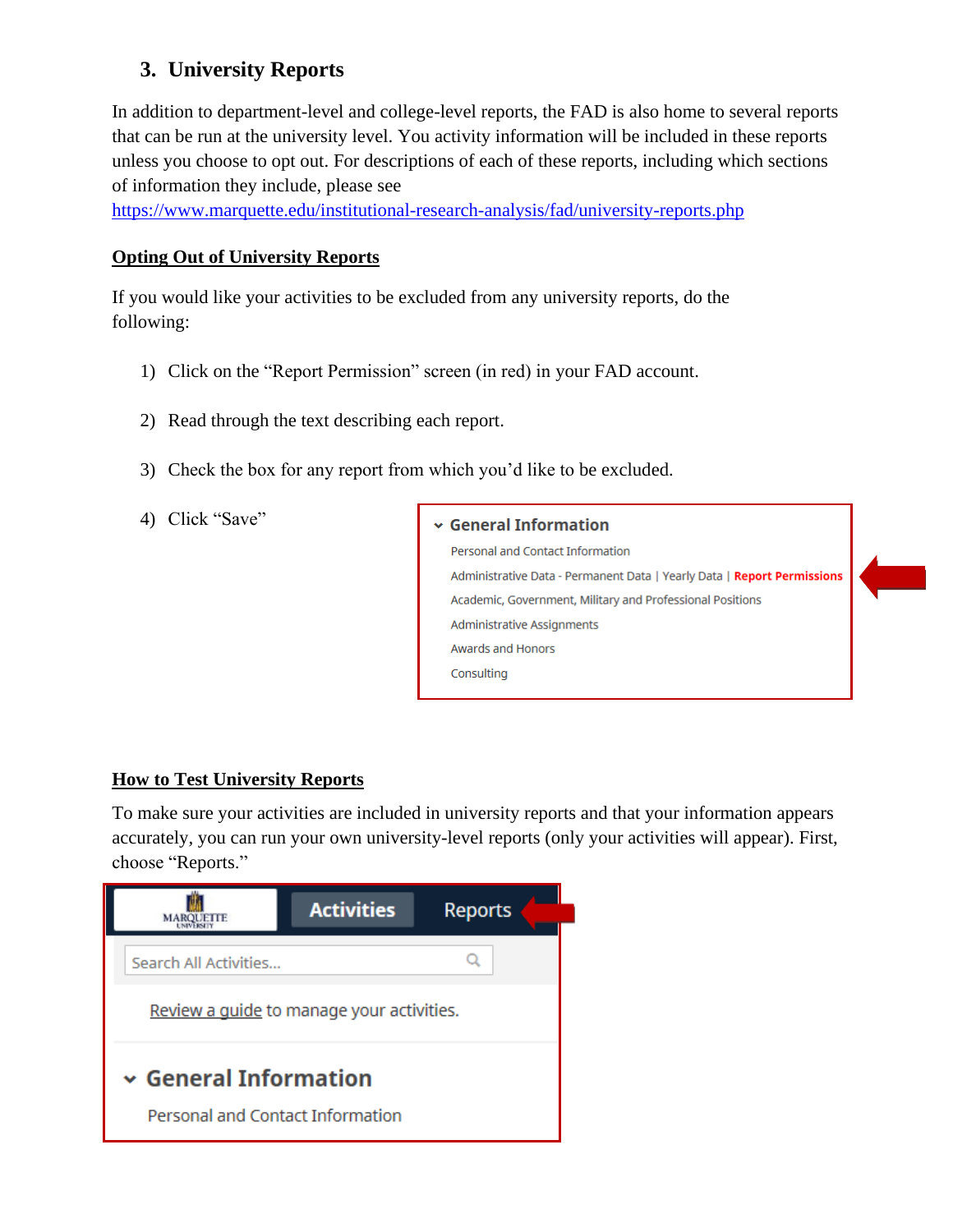| <b>Run University Marketing and Communications</b><br>Download this report's template |                        | <b>最</b> Run Report                              |
|---------------------------------------------------------------------------------------|------------------------|--------------------------------------------------|
| <b>Date Range</b>                                                                     | Start Date January     | $0$ 01<br>2019<br>$\circ$<br>$\circ$             |
|                                                                                       | End Date               | December<br>$0$ 31<br>2020<br>$\circ$<br>$\circ$ |
| Whom to Include                                                                       | Users Selected by All  | Change Selection                                 |
|                                                                                       | Include These Accounts | Enabled Only<br>$\circ$                          |
| 3 File Format @                                                                       |                        | File Format   Microsoft Excel (.xls)<br>$\circ$  |

Select the date range for your information in Step 2. Complete Steps 3 and 4 as necessary.

When you are finished, click "Build Report."

#### **University Reports FAQ**

#### **What information is included in each University Report?**

The *Compendium* report includes activities in the following sections of the FAD: Awards and Honors, Publications and Other Intellectual Contributions (published only), Presentations, Professional Service, Public Service (only activities related to your position at Marquette).

The ePublications@Marquette report includes activities in the following sections of the FAD: Publications and Other Intellectual Contributions (published only), Presentations (only those with the text of the presentation uploaded to your FAD account).

The Office of Sponsored Research and Programs (ORSP) Faculty Activities Report includes activities in the following sections of the FAD: Awards and Honors, External Connections and Partnerships (activity type, organization name, and dates only), Media Contributions, Professional Memberships, Artistic and Professional Performances and Exhibits, Contracts, Grants and Sponsored Research, Intellectual Contributions, Intellectual Property, and Professional Service.

The Community Engagement report includes activities in the following sections of the FAD: Publications and Other Intellectual Contributions (published only), External Connections and Partnerships, and all Service screens (Department, College, University, Professional, and Public). Only activities flagged as related to community engagement will be included in this report.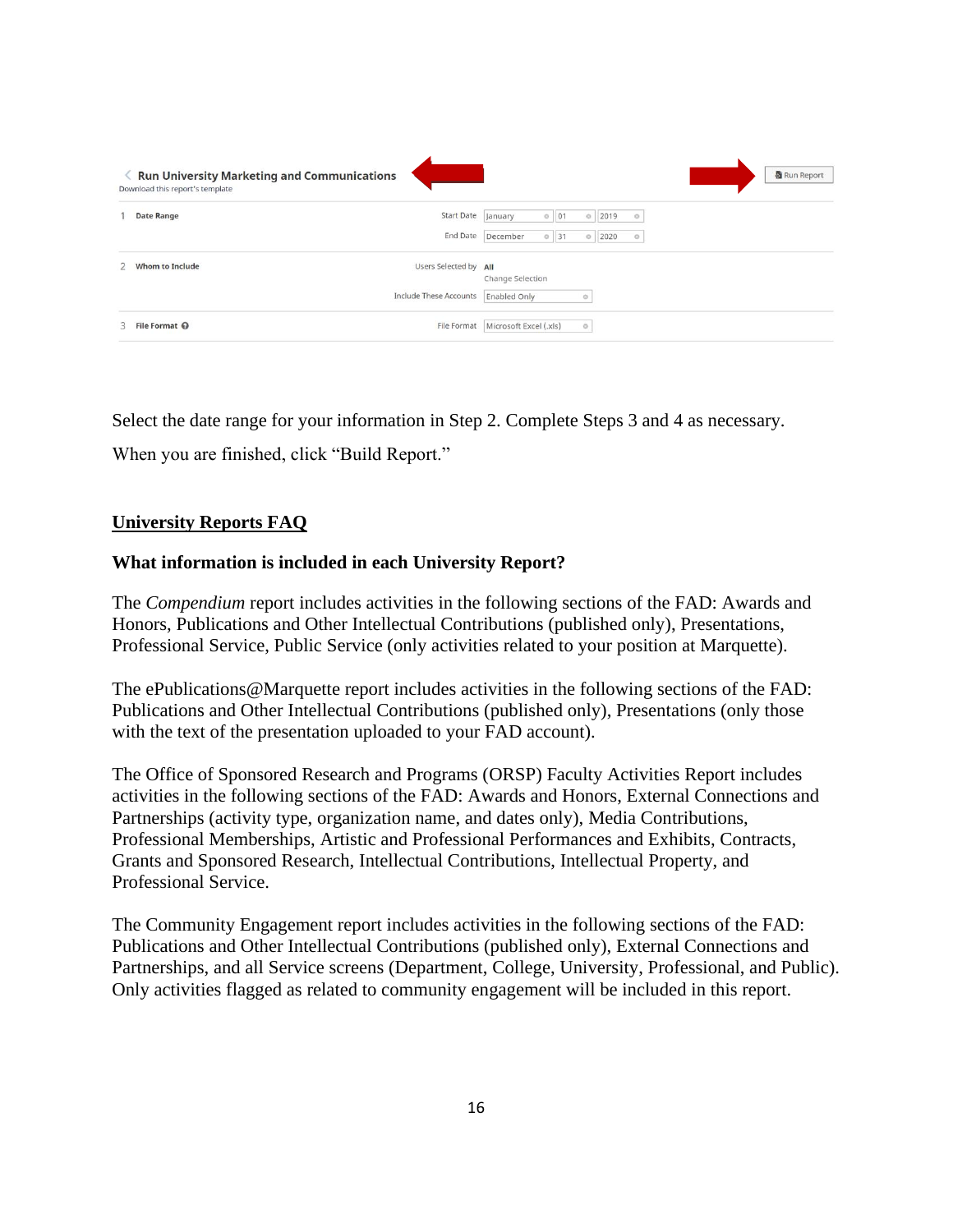#### **How do I know when a report will be run?**

You will receive an email notification from [fad@marquette.edu](mailto:fad@marquette.edu) two to three weeks prior to the date that activities will be extracted from the FAD for inclusion in any of the above reports.

## <span id="page-16-1"></span><span id="page-16-0"></span>**4. Instructor Profile (MOCES) Report**

Faculty with a FAD Account can run the Instructor Profile (MOCES) report in the FAD to see course evaluation (MOCES) results (combined core items medians) for your courses evaluated in MOCES as well as comparison statistics. The results for the most recent semester are typically available in the FAD about two weeks after final grades are due.

To access your Instructor Profile (MOCES) report:

1) Click "Reports" in the top menu



2) Scroll down and select the report titled "Instructor Profile (MOCES) – Promotion and Tenure" from the alphabetical list of reports.

| <b>Reports</b>                                    |                         |
|---------------------------------------------------|-------------------------|
| Name $\triangle$                                  | Created By              |
| <b>Faculty/Staff Directory</b>                    | <b>Digital Measures</b> |
| <b>General Service by Faculty</b>                 | <b>Digital Measures</b> |
| Instructor Profile (MOCES) - Promotion and Tenure | <b>Digital Measures</b> |
| <b>Intellectual Contribution Status History</b>   | <b>Digital Measures</b> |

- 3) Choose the desired start and end dates for the report, then click "Run Report" in the top, right corner.
- 4) Click the "Run Report" button in the top, right corner

Note: Your report will generate as a Microsoft Word document. Only classes that have associated course evaluation results will appear in the report. MOCES results for future terms are uploaded to the Scheduled Teaching section of the FAD following the end of each term. A **[schedule](https://www.marquette.edu/institutional-research-analysis/documents/fad-upload-schedule.pdf)** of these and other FAD information uploads is posted on the **FAD [website](https://www.marquette.edu/institutional-research-analysis/fad/)** and updated prior to the start of each academic year